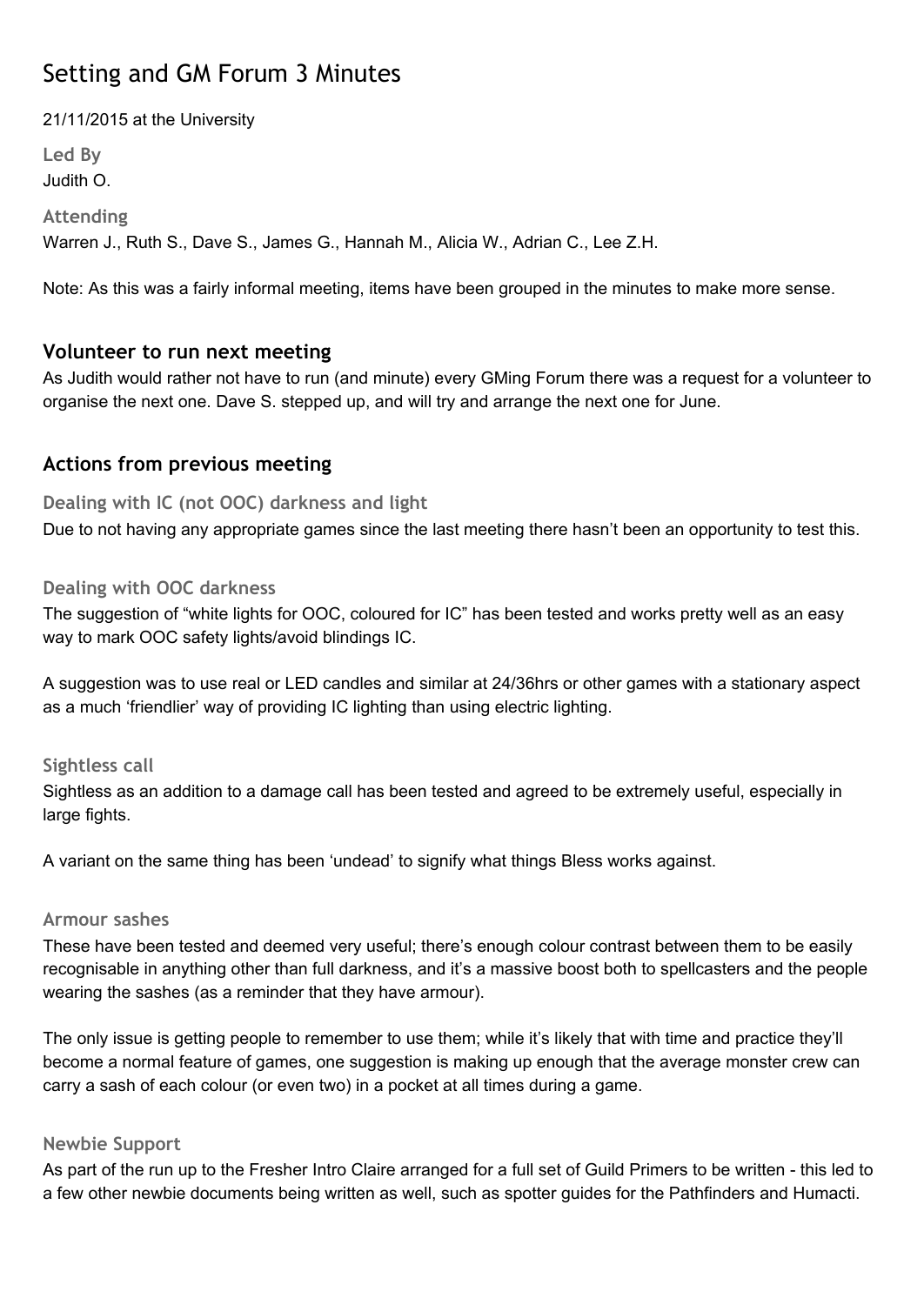This led to a follow-on activity of reworking the Information Architecture (i.e. how things are grouped with other things) of the website entirely, due to be completed around Christmas. The content is intended to stay roughly the same but be laid out in a far more friendly way for newbies and oldbies alike.

There was a quick demonstration of the updated website layout in its draft form, and the following suggestions made:

- Add first aiders to the Roles page
- Add information on how characters without Guilds can learn restricted skills this would help balance out Guilds.
- Add what's considered appropriate behaviour for non-Temple priests and followers of Paths (e.g. not accepting opposing Path miracles) and giving the Paths more flavour text
- Add explanations of what's needed to get a culture/religion/nation/Guild onto the relevant pages

### **Guild Videos**

The old Guild videos have been dug out, cleaned up and added to the website. Judith would like to redo them at some point, probably once the weather improves, so that each and every Guild gets its own video.

There was a request for a YouTube channel to be set up, not least because there's scope for other member-shot videos to be added, but Judith wasn't sure how to set up a channel that would allow multiple users to upload videos without sharing passwords.

**Action:** Dave to investigate multi-user YouTube channels.

#### **Monster Manual**

The rejig work was started, sort of, but ended up being lower priority than other jobs going on in the same period.

It was reaffirmed that this is purely meant to be something that the Character Refs can take away and use to rework the existing Monster Manual to cover all 'standard' monsters, 'standard' templates, and provide the basis of a 'how to build your own monsters' section for GMs to keep things consistent (while still interesting and surprising).

In some cases this should be more along the lines of statting and roleplay notes, in particular in the cases of Druids, Amazons and Barbarians who exist as playable character types but can and often do behave differently when they appear as monsters.

It was also suggested to include a 'standard stats layout' template for GMs as part of the 'building a monster' guide, with the following as a starting suggestion:

| Name (rank) |   |                                                                                             |
|-------------|---|---------------------------------------------------------------------------------------------|
| Life:       |   | (H/C)                                                                                       |
| Armour:     | A | (Armour type/skill + Toughness + Buffs + Dex)                                               |
| Damage:     | D | (Weapon type/skill + Strength + Buffs)                                                      |
| Willpower:  | W |                                                                                             |
| Standing:   | S |                                                                                             |
| Miracles:   |   | Either a) a full list of all miracles or b) the top level miracle plus the levels involved. |
| Mana:       | М |                                                                                             |
| Spells:     |   | Either a) a full list of all spells or b) the top level spells plus the levels involved     |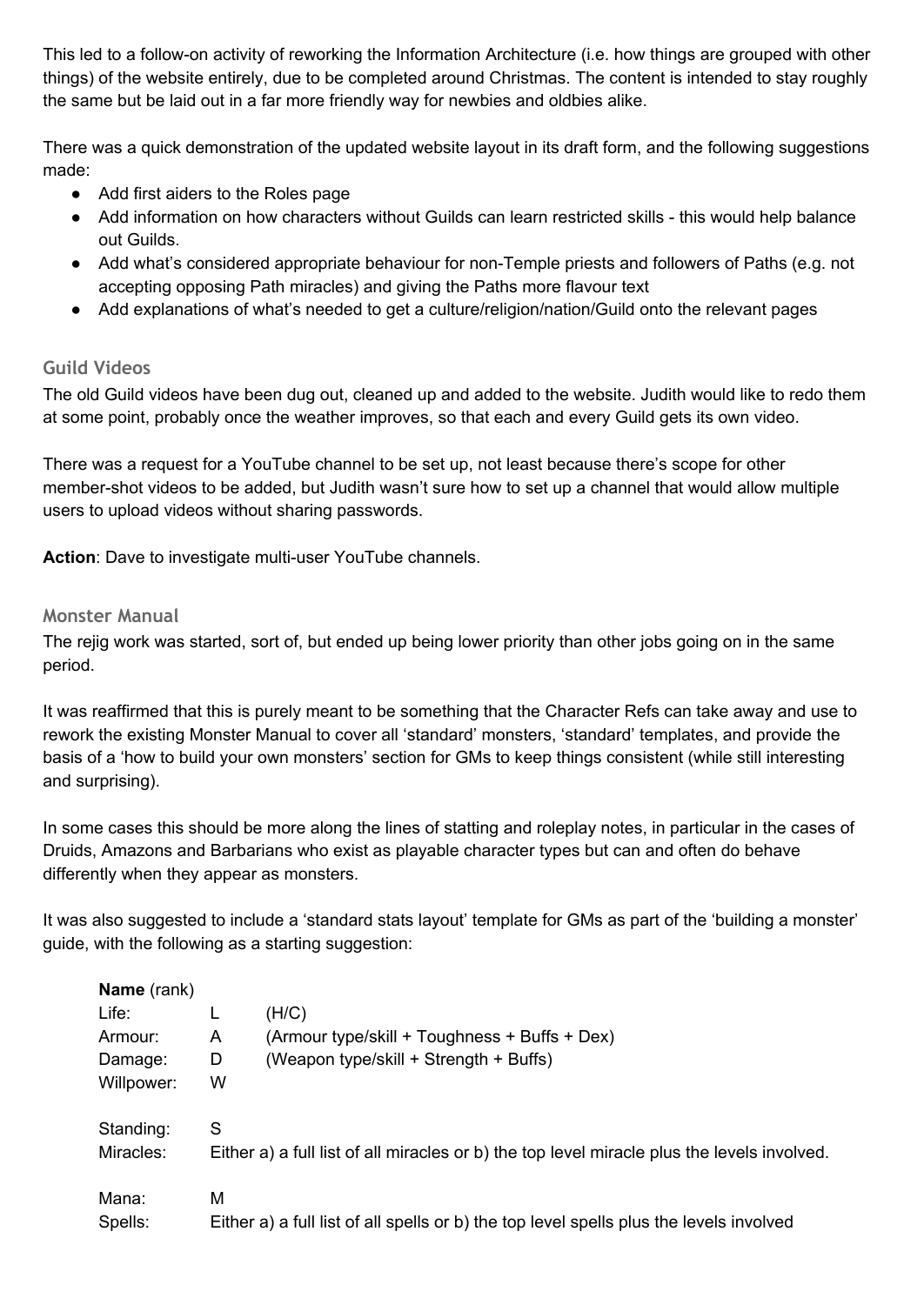Other: Any other skills, grouped by type.

Optionally this can be in a two-column format, with castings and power in the right-hand column.

One recommendation for this was to avoid, where possible, giving a list of "N castings to level M" to avoid the twin issues of monsters having to decide what castings those should be and monsters being too good at working out in combination what those castings should be.

**Action:**Judith to finish setting up the basic information gathering documents and open them up for the club to work on.

**Action:**Judith to set up the statting template for GMs to easily borrow and use.

# **Assigning Rank Brackets**

At the request of the Committee there was a discussion about the assigning of rank brackets to games in the hope of getting games at brackets to suit all players with active characters.

Although the sample size was small, the general agreement was that the GMs who would normally fill up odd game slots over the summer were largely suffering from GM burn-out or otherwise occupied. Attempts to get GMs to apply for multiple games were confusing, and largely defeated by natural politeness making applying over other people rather uncomfortable.

On the other hand, Tadeo's rank bracket analysis spreadsheet was considered very useful as a way for GMs to get an idea of what brackets were popular - and as a result get ideas for games. As a way to perhaps make it more useable, rather than a list of characters and ranks it could be split into a number of worksheets for 'high', 'medium' and 'low' rank games (or some other easy split) to make it easy to see what characters fall into what brackets.

The biggest spark for game ideas tends to be discussing them, so the following ideas were suggested as ways to help this in the immediate future:

- Add a new board purely for people to discuss games they'd like to run.
- Add a spreadsheet along the lines of Andy's 'games players would like to run' for GMs to wave ideas at the players.
- Add a spreadsheet for GMs to have 'games they can run whenever' for the committee to use as a pool, with GMs willing to be flexible on date getting priority on games being run when they need a specific date.

The following ideas for future website development were mooted:

- Add a better 'characters I would like to play' indicator (instead of active/retired)
- Add an 'other dates' field on applications, so GMs don't have to obviously apply over each other
- Add a way for the Committee to put 'preferred rank brackets' on game slots
- Add in an attend/not-attend option for game slots that aren't yet open to players to gauge interest
- Create a 'potential games' page that players could sign up for GMs can use this to find out what games would be played by what ranks

Hiding applications was considered, but it was felt that GMs sometimes get more ideas for games from seeing the empty game slots.

One other thing that was causing GMs trouble is the turnaround time for Character Ref decisions, both preand post-game; the current set-up gets very frustrating as a GM. It was suggested that this might well be a good time to split out the current Character Ref role into separate Rules and Setting Refs to help split the workloads; this might also help GMs come up with ideas if there was more work done on the setting.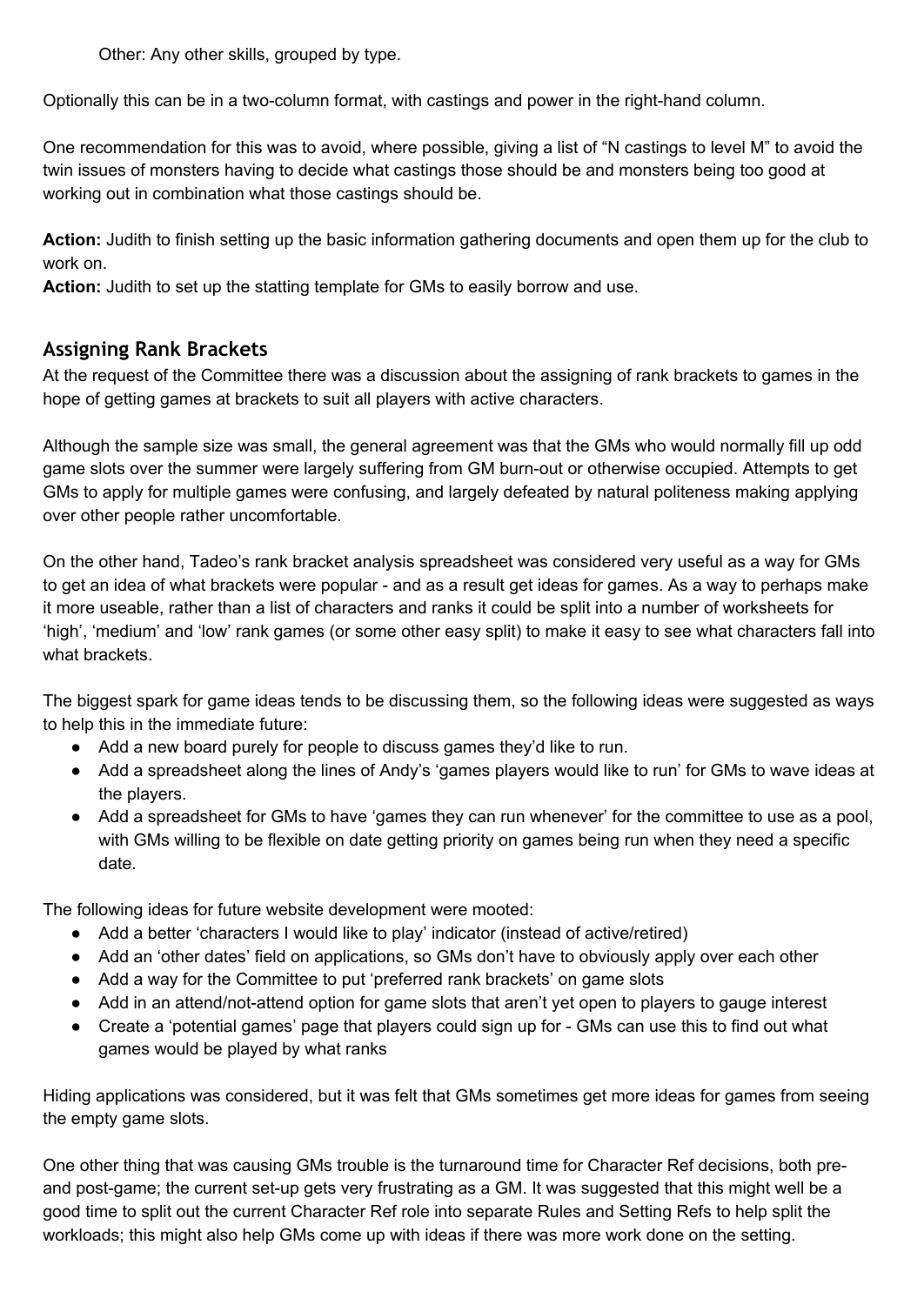### **Action:**Judith to take ideas to the Committee **Action:**Warren to add code development requests to the BladesDb Tracker

# **Freeform Discussion**

# **Statting for the 'generic party'**

There was a discussion about how much it was fair to penalise a party for having basic toolbox castings like Mend and healing. On one hand people should be allowed to play their characters how they like within reason; on the other, it's very frustrating as a GM when characters are being built to statlines so specific that there's no changes made to meet the needs of a campaign nor room for useful castings.

In general it was tentatively agreed that for commonly needed, low level castings that could be picked up by non-priests - Mend, Remove Fear and healing variants in particular - it's generally fair for GMs to assume that the 'generic party' should have access over rank 20 and probably earlier, and it's fair for campaign GMs not to throttle themselves unnecessarily if there are characters that could pick up needed skills after a few games but have chosen not to.

However, healing encounters and similar are still a valid way for GMs to get around these issues, but potentially being less 'kind' about it (high cost, low benefit).

# **Battleboards**

There was a discussion around best practice and useful ideas when keeping a battleboard, with a suggestion of a common template being made available. Judith has since found a custom notebook printer, so this could become a fixed thing if the club were interested.

- Use two colours of pen/pencil and swap colour at each battleboard. That way, when the player inevitably goes 'oh hang on I forgot' you can easily see where you need to work back from - and it makes working out the life subtraction totals much easier.
- Add an extra column next to the armour column for starting Wounds and a similar blocked off starting total for Life - it makes it easier to see what 'full' is.
- Record Permanent Endurances and similar items on the battleboard, or if there's an Earth mage/Spellsword then just write 'Endurance' or 'Mystic Life' as a reminder. It may save a character's life.
- If the character is a witchdoctor or shaman, use the back of their battleboard to battleboard their fetch or spirit guide.
- For mages with Steal Mana in particular, mark a p/m next to the standing/mana lists and cross it out when used - easier for the GMs to see where people are up to.

# **Casting physreps**

Some castings, by their very nature, should probably be made more visible, the main contenders being Radiate/Immolate and the Form spells.

Radiate/Immolate: Glowstick necklace or red fairy lights. Only issue is that it can be a Touch casting, so there's the need to keep supplies; Disguise in theory has the same issue (James G. admitted to keeping a supply of white masks in Monty's hat for this purpose).

Form spells: A red (Fire)/yellow (Air)/blue (Water)/brown (Earth)/white (Cloud) scarf, mask or armband to be declared by the player at the start of the game.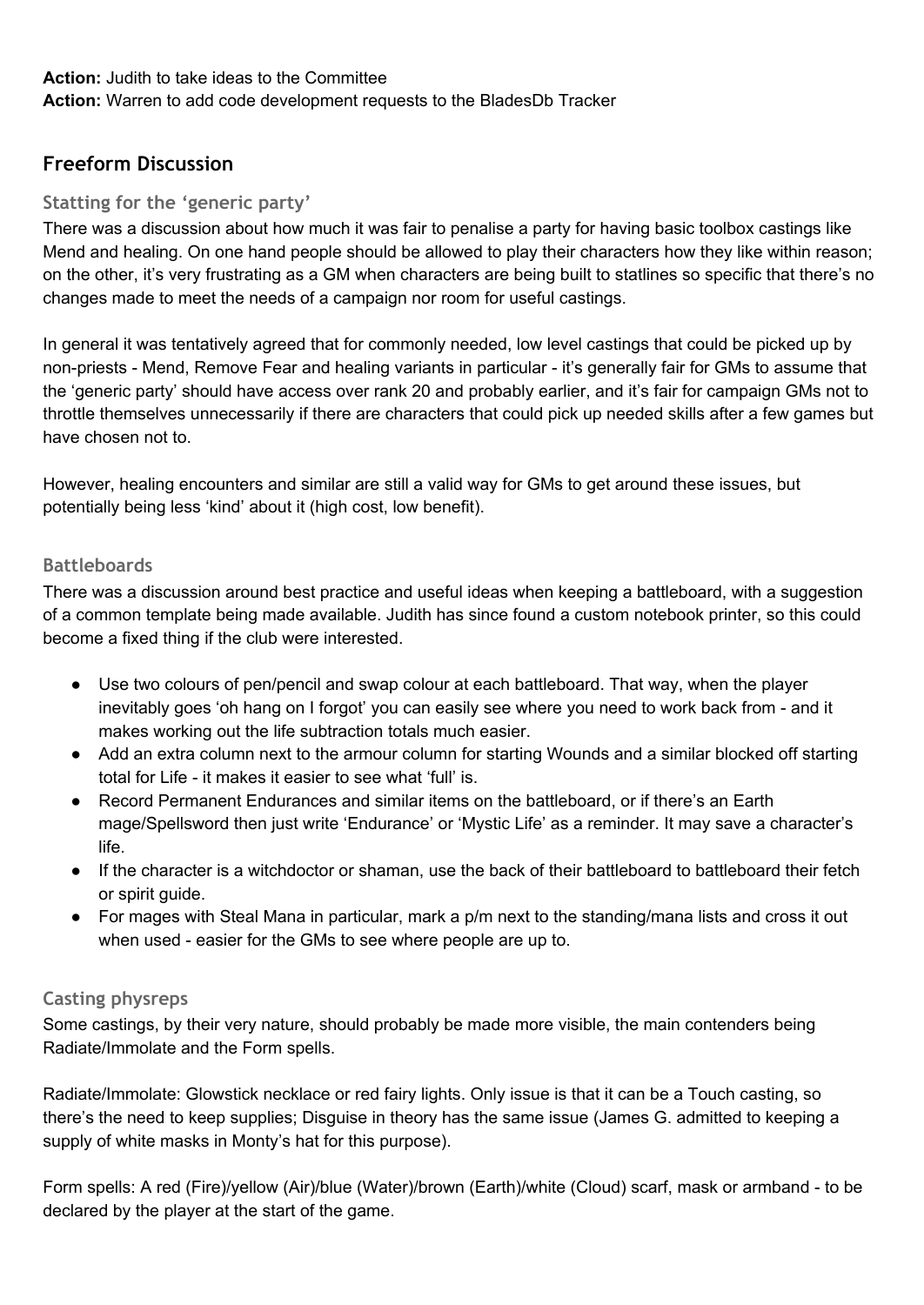As these are very much a case of best practice that would need to be club-wide to make sense it was agreed the most useful option would be to open up discussion to the club as a whole and decide a) what castings could use physreps and b) what physreps could be used.

There was also a suggestion of using sound effects as an option (crackling flames etc.) but this is a more technologically-advanced solution that might be harder to make available without risking mobile phone destruction.

**Action:**Judith to get this opened up to club discussion when appropriate.

### **Spiritual influences**

The main issues around Spiritual Influences - especially ones that come with attached effects - is the issue of either the GM stopping running games or the player wanting nothing more to do with that GM or plotline. As such, there either need to be limits on Spiritual Influences or ways to remove them. Attempts to research such as a casting have been made but have been rejected by the Character Refs.

As a best practice for GMs to follow, the suggestion is to have a three-tier system of Spiritual Influences:

- Lesser/Temporary: easily removed, no attached effect or low level only.
- Time/Usage-bound: harder to remove, but with a fixed expiry date (year and a day) or on use of attached affect. More powerful effects, but still limited.
- Greater/Permanent: requires a casting equivalent to the holy-symbol-destruction ceremony to be removed (not impossible, but difficult). Significantly more powerful effects but must have Character Ref sign-off.

The tier of influence should be included on a DSI check to avoid confusing characters too much.

Hero Abilities are somewhat different, and were always intended originally to be awarded for a character roleplaying things in a particular, stand-out way that exemplified who they were over a long period of time. Traditionally they were handed out by Tony at around rank 20+; the equivalent now would presumably be from the Character Refs at rank 50+. Based on the system above this would be the same as a Permanent Spiritual Influence.

Limiting the use of Permanent Spiritual Influences should balance out Marcus's fears around characters getting too many of them, thus fixing that issue at the same time. There was a brief suggestion of limiting Spiritual Influences based on number across all of a player's characters but this seemed somehow unfair.

**Action:**Judith to bring this discussion to the Character Ref Team's attention for consideration.

### **The naming of monsters**

Naming conventions around monsters was considered as a way to reduce confusion and make Rec Creature slightly easier to use. For example:

- 'Ghoul' implies the creature is Undead, regardless of what's appended to the name.
- Splitting out 'Shambling Mound' from 'Grove Guardian' as a way to identify Dark/Light Druidic constructs.
- Having a similar naming convention for Demons as per the Towers etc so Imp, Demon, Archdemon, Demon Lord or similar.
- Specific other words being used to identify 'fae' versions, undead versions etc.

It was generally agreed this would need to go to the club to get a better list of ideas together, but once done it would be easy to run up a set of guidelines for GMs.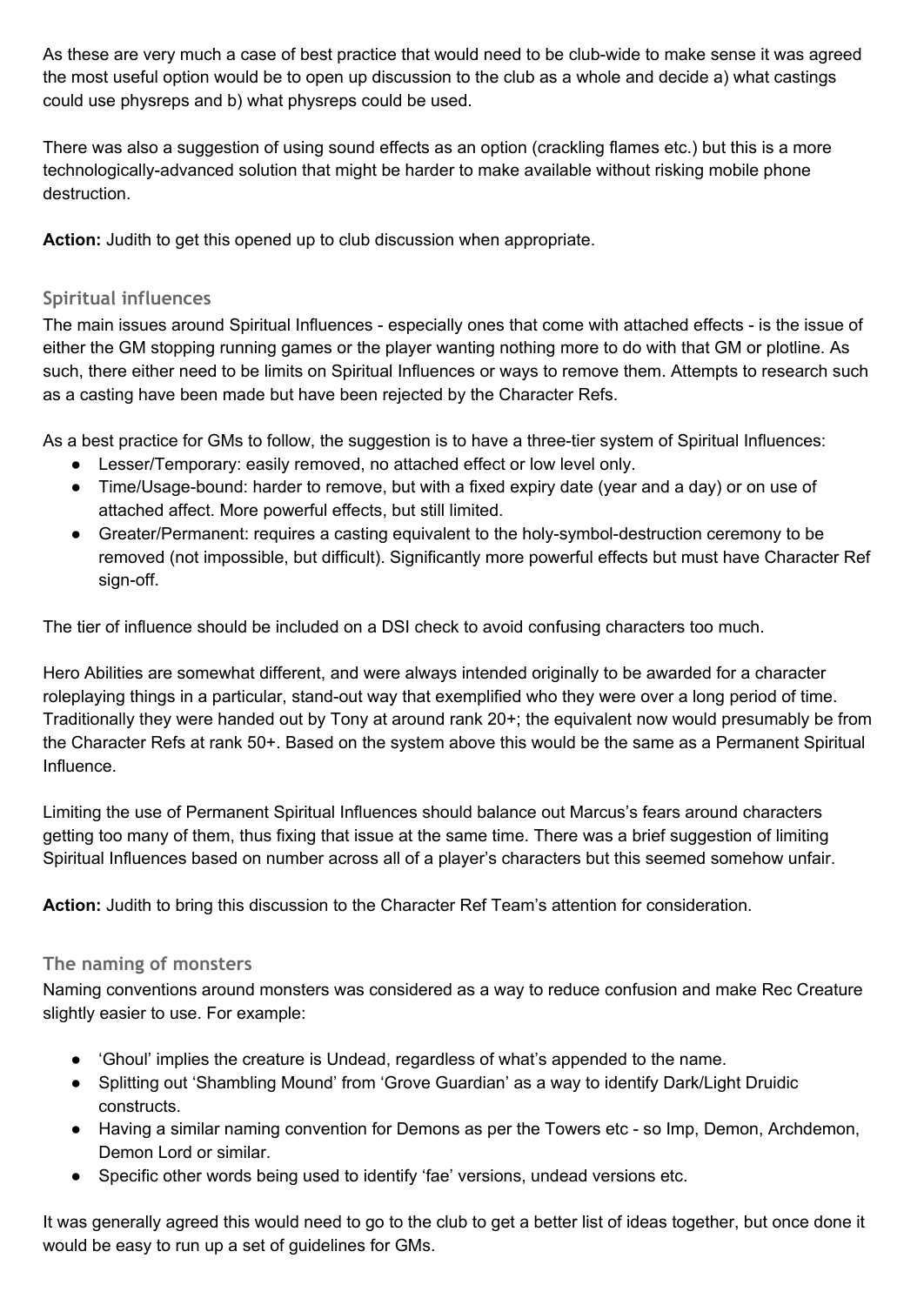Action: Judith to get this opened up to club discussion as part of the Monster Manual re-vamp.